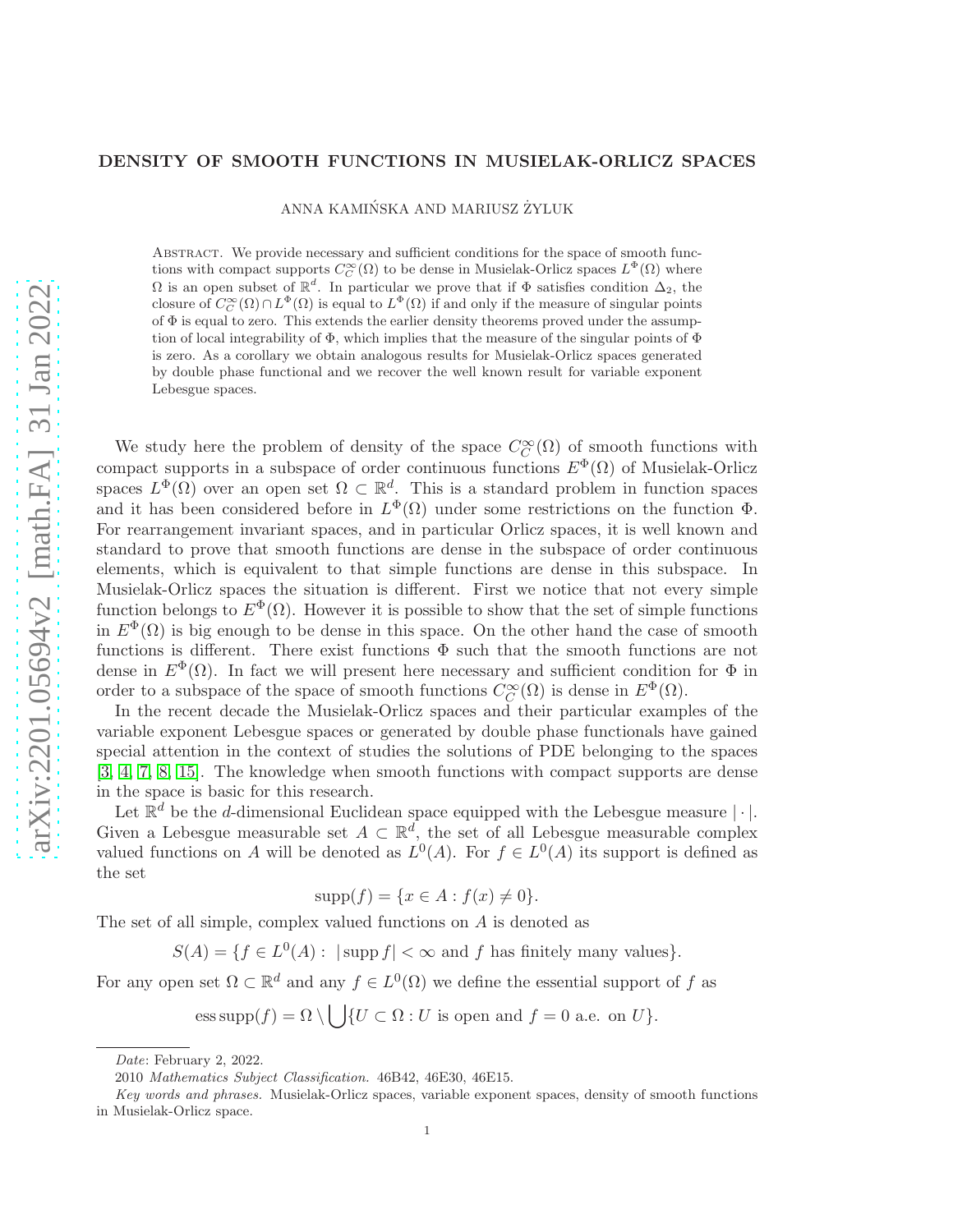Notice that  $ess supp(f)$  is a closed subset of  $\Omega$ .

Throughout this paper  $\Omega \subset \mathbb{R}^d$  stands always for an open set. Recall a function f:  $\Omega \mapsto \mathbb{C}$  is said to be smooth if it possess all derivatives, and the set of all smooth functions is denoted by  $C^{\infty}(\Omega)$ . Notice also that, for  $f \in C^{\infty}(\Omega)$ ,

$$
ess \operatorname{supp}(f) = \overline{\operatorname{supp}(f)}.
$$

By  $C_C^{\infty}(\Omega)$  we denote the set of all smooth compactly supported functions defined on  $\Omega$ , that is

$$
C_C^{\infty}(\Omega) = \{ f \in C^{\infty}(\Omega) : \text{ ess supp}(f) \text{ is compact} \}.
$$

For any point  $(x_1, \ldots, x_d) = x \in \mathbb{R}^d$  and  $l > 0$  we define the open cube of center x and side-length  $l$  as

$$
Q(x,l) = \left\{ (y_1, \ldots, y_d) \in \mathbb{R}^d : |x_n - y_n| < \frac{l}{2}, \text{ for } n = 1, \ldots, d \right\}.
$$

Similarly, for any point  $x \in \mathbb{R}^d$  and any  $r > 0$  we define the open ball of center x and radius  $r$  as

$$
B(x,r) = \{ y \in \mathbb{R}^d : |x - y| < r \}.
$$

A general open ball or cube often will be given without specifying their centers and radii or side lengths. In those cases an open ball will be usually denoted by  $B$  and an open cube as Q.

**Definition 1.** Let  $A \subset \mathbb{R}^d$  be Lebesgue measurable. A function  $\Phi : A \times [0, \infty) \to [0, \infty)$ is called a Musielak-Orlicz function (MO function) on A if

- (a) for every  $x \in A$ ,  $t \mapsto \Phi(x, t)$  is convex,
- (b) for every  $x \in A$ ,  $\Phi(x,t) = 0$  if and only if  $t = 0$ ,
- (c) for every  $t \in [0,\infty)$ ,  $x \mapsto \Phi(x,t)$  is Lebesque measurable on A.

A MO function  $\Phi$  is said to satisfy the  $\Delta_2$  condition if there exist a constant  $C > 0$ and a positive function  $h \in L^1(A)$ , that is  $\int_A h(x) dx < \infty$ , such that

$$
\Phi(x, 2t) \le C\Phi(x, t) + h(x), \quad t \ge 0, \text{ a.a. } x \in A.
$$

Given a measurable set  $A \subset \mathbb{R}^d$  and MO function  $\Phi$ , define the functional  $I_{\Phi}$  on  $L^0(A)$ by

$$
I_{\Phi}(f) = \int\limits_{A} \Phi(x, |f(x)|) dx.
$$

The *Musielak-Orlicz space* (*MO* space)  $L^{\Phi}(A)$  is defined as

$$
L^{\Phi}(A) = \left\{ f \in L^0(A) : \exists \lambda > 0 \ I_{\Phi}(\lambda f) < \infty \right\},\
$$

and its subspace of finite elements as

$$
E^{\Phi}(A) = \left\{ f \in L^{0}(A) : \forall \lambda > 0 \ I_{\Phi}(\lambda f) < \infty \right\}.
$$

The functional

 $|| f ||_{\Phi} = \inf \{ \lambda > 0 : I_{\Phi} (f / \lambda) \leq 1 \}, \quad f \in L^{0}(A),$ 

is a norm on the space  $L^{\Phi}(A)$ , called the Luxemburg norm. For extensive information on Musielak-Orlicz spaces reader is sent to [\[2,](#page-9-4) [3,](#page-9-0) [4,](#page-9-1) [8,](#page-9-3) [9,](#page-9-5) [11,](#page-9-6) [12,](#page-9-7) [13,](#page-10-1) [14,](#page-10-2) [16\]](#page-10-3). Recall the following auxiliary facts on MO spaces.

<span id="page-1-0"></span>**Theorem 2.** [\[14,](#page-10-2) [16\]](#page-10-3) Let A be a Lebesgue measurable subset of  $\mathbb{R}^d$  and  $\Phi$  a MO function on A. The following statements hold.

(1) A sequence  $\{f_n\}_{n=1}^{\infty}$  is convergent in norm to f in  $L^{\Phi}(A)$ , if and only if for every  $\lambda > 0$ ,  $\lim_{n \to \infty} I_{\Phi}(\lambda(f - f_n)) = 0$ .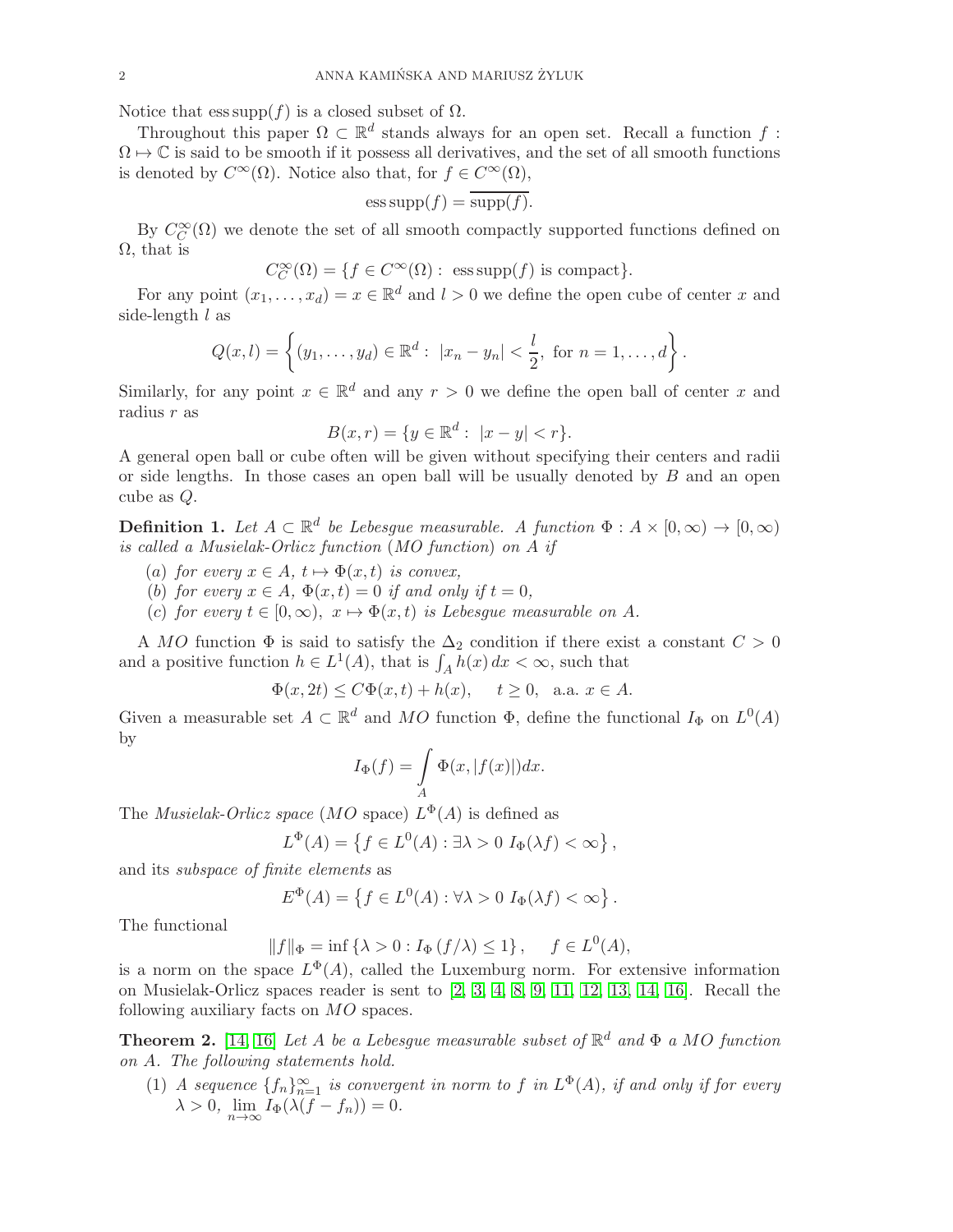- (2) The MO space  $L^{\Phi}(A)$  equipped with the Luxemburg norm  $\lVert \cdot \rVert_{\Phi}$  is a Banach function space and  $E^{\Phi}(A)$  is a closed subspace of  $L^{\Phi}(A)$ .
- (3) If  ${f_n}_{n=1}^{\infty} \subset L^{\Phi}(A)$  converges to 0 in the norm, then it converges to 0 in measure on sets of finite measure.
- (4)  $L^{\Phi}(A) = E^{\Phi}(A)$  if and only if  $\Phi$  satisfies  $\Delta_2$  condition.
- (5) The set  $S(A) \cap E^{\Phi}(A)$  is dense in  $(E^{\Phi}(A), \|\cdot\|_{\Phi})$ .

It is well known that the space of smooth functions with compact supports is dense in the Lebesgue and Orlicz spaces on open subset of  $\mathbb{R}^d$  [\[1,](#page-9-8) [5\]](#page-9-9). In the case of Musielak-Orlicz spaces  $L^{\Phi}(\Omega)$  there exist similar results but under some restrictions on  $\Phi$ . Recall that  $\Phi$ is said to be locally integrable whenever

$$
\int_K \Phi(x,t) \, dx < \infty
$$

for each  $t \geq 0$  and every compact set  $K \subset \Omega$ . Notice that under the above assumption,  $C_C^{\infty}(\Omega) \subset L^{\Phi}(\Omega)$ . In [\[7,](#page-9-2) [15\]](#page-10-0) it has been proved in this case that  $C_C^{\infty}(\Omega)$  is dense in  $E^{\Phi}(\Omega)$ .

Our main goal here is to prove the similar result, namely density of  $C_C^{\infty}(\Omega) \cap E^{\Phi}(\Omega)$ in  $E^{\Phi}(\Omega)$  for Musielak-Orlicz functions  $\Phi$  without additional assumptions, in particular without local integrability of  $\Phi$ . Observe that in general  $C_C^{\infty}(\Omega)$  is not contained in  $E^{\Phi}(\Omega)$ . Applying Lemma [5](#page-3-0) we see that we have enough simple functions belonging to  $E^{\Phi}(\Omega)$  in order to get condition (5) of Theorem [2.](#page-1-0) However for density of smooth functions we will need additional assumption that  $|\text{Sing }\Phi|=0$ .

A simple example of the MO function not locally integrable is the function  $\Phi_1 : \mathbb{R} \times$  $[0,\infty) \rightarrow [0,\infty)$  given by the formula

$$
\Phi_1(x,t) = \begin{cases} \frac{t}{|x|} & t \ge 0, \ x \ne 0 \\ 0 & t \ge 0, \ x = 0. \end{cases}
$$

Clearly it is not locally integrable on any compact set  $K$  consisting of the point 0.

A slightly more involved function that is not locally integrable can be constructed as follows. Let  $\{r_n\}_{n=1}^{\infty}$  be an enumeration of rational numbers from the interval  $(0, 1)$ . For any natural number n and any  $x \in (0,1)$  we set

$$
g_n(x) = \begin{cases} \frac{1}{x - r_n} & x > r_n \\ 0 & x \le r_n. \end{cases}
$$

Notice that for any  $n \in \mathbb{N}$  the function  $g_n$  is not integrable on any interval containing  $r_n$ , but the function  $\sqrt{g_n}$  is an element of  $L^1(0,1)$  and  $\|\sqrt{g_n}\|_1 = \int_0^1 \sqrt{g_n(x)} dx \leq \frac{2}{3}$  for every  $n \in \mathbb{N}$ . Hence  $g(x) = \sum_{n=1}^{\infty}$  $\frac{\sqrt{g_n(x)}}{2^n}$  is an element of  $L^1(0,1)$ . Therefore there exists a subset B of  $(0, 1)$  of measure 0 such that for any  $x \in (0, 1) \setminus B$ ,  $g(x)$  is finite. Notice now that for any  $x \in (0,1) \setminus B$  we have that

$$
w(x) := \sum_{n=1}^{\infty} \frac{g_n(x)}{4^n} \le g(x)^2 < \infty.
$$

We define now the function  $\Phi_2 : \mathbb{R} \times [0, \infty) \to [0, \infty)$  by the formula

$$
\Phi_2(x,t) = \begin{cases} tw(x) & x \in (0,1) \setminus B, \ t \ge 0 \\ 0 & x \in B, \ t \ge 0 \\ t & x \in \mathbb{R} \setminus (0,1), \ t \ge 0. \end{cases}
$$

By construction, the function  $\Phi_2$  is not locally integrable MO function. In fact w is not integrable on any open subinterval of  $(0, 1)$ . It is clear that both  $\Phi_1$  and  $\Phi_2$  satisfy the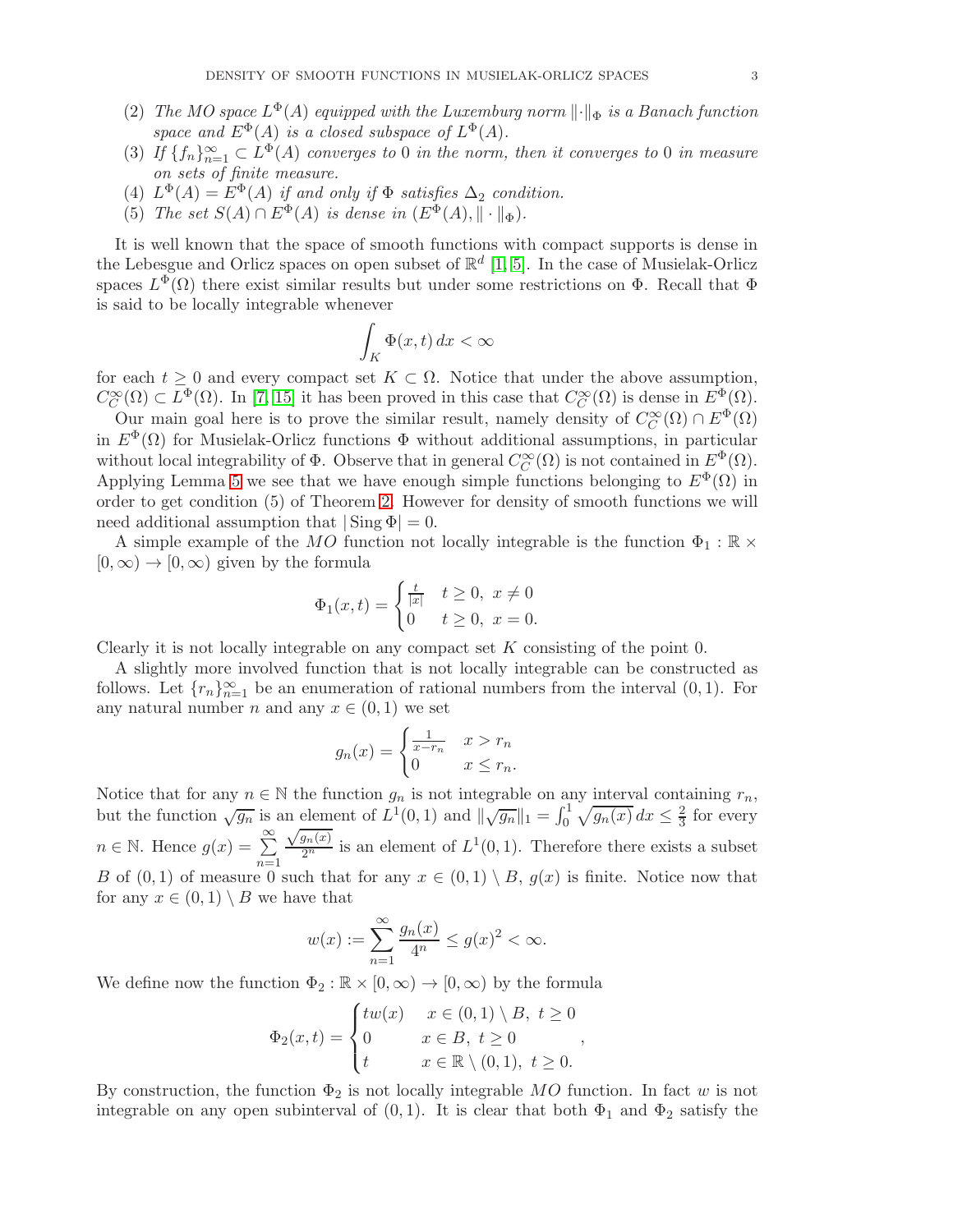$\Delta_2$  condition. Hence by Theorem [2](#page-1-0) (5), simple functions that belong to  $L^{\Phi_i}(\mathbb{R})$  are dense in  $L^{\Phi_i}(\mathbb{R})$ , for  $i = 1, 2$ . But what about density of compactly supported smooth functions belonging to the space? It turns out that they are dense in  $L^{\Phi_1}(\mathbb{R})$  but not in  $L^{\Phi_2}(\mathbb{R})$ . The discussion below explains why that is the case and characterizes those MO functions for which elements of  $C_C^{\infty}(\Omega) \cap E^{\Phi}(\Omega)$  are dense in  $E^{\Phi}(\Omega)$ .

We start with the following definition.

**Definition 3.** Let  $\Omega \subset \mathbb{R}^d$  be an open set and  $\Phi$  be a MO function defined on  $\Omega$ . We define the set  $Sing\Phi$ , called the set of singular points of  $\Phi$ , as

Sing 
$$
\Phi = \{x \in \mathbb{R}^d : \forall r > 0 \ \exists t_r > 0 \int_{B(x,r) \cap \Omega} \Phi(y, t_r) dy = \infty \}.
$$

Clearly, if  $\Phi$  on  $\Omega \subset \mathbb{R}^d$  is locally integrable then  $|\operatorname{Sing} \Phi| = 0$ . However the converse implication is not satisfied in view of  $|\text{Sing }\Phi_1|=0$  and  $\Phi_1$  being not locally integrable.

We also notice that for  $\Phi_1$  and  $\Phi_2$  we have

$$
\operatorname{Sing} \Phi_1 = \{0\},
$$
  

$$
\operatorname{Sing} \Phi_2 = [0, 1],
$$

which implies that both of those sets are closed. This is not a coincidence and the following proposition holds.

<span id="page-3-1"></span>**Proposition 4.** For any open set  $\Omega \subset \mathbb{R}^d$  and MO function  $\Phi$  defined on  $\Omega$ , the set Sing  $\Phi$ is a closed subset of  $\mathbb{R}^d$ .

Proof. Let  $x \in \mathbb{R}^d$ ,  $\{x_n\}_{n=1}^{\infty} \subset$  Sing  $\Phi$  and  $\lim_{n \to \infty} x_n = x$ . We will show that  $x \in$  Sing  $\Phi$ . For any  $r > 0$ , then there exists  $N \in \mathbb{N}$  such that for all  $n > N$ ,  $|x - x_n| < \frac{r}{2}$  $\frac{r}{2}$ . Notice that, for each  $n > N$  we have  $B(x_n, \frac{r}{2})$  $\frac{r}{2} \subset B(x,r)$ . For any  $n > N$ , by definition of Sing  $\Phi$  there exists  $t_{\frac{r}{2}} > 0$  such that

$$
\int_{B(x_n,\frac{r}{2})\cap\Omega} \Phi(y,t_{\frac{r}{2}})dy = \infty,
$$

therefore

$$
\int_{B(x,r)\cap\Omega} \Phi(y,t_{\frac{r}{2}})dy \geq \int_{B(x_n,\frac{r}{2})\cap\Omega} \Phi(y,t_{\frac{r}{2}})dy = \infty.
$$

Since r was arbitrary chosen, we conclude that  $x \in \text{Sing } \Phi$ .

Now we show that for density of  $C_C^{\infty}(\Omega) \cap E^{\Phi}(\Omega)$  in  $E^{\Phi}(\Omega)$ , the set Sing  $\Phi$  has to be of zero measure. We will need the following result.

<span id="page-3-0"></span>**Lemma 5.** [\[16,](#page-10-3) [10,](#page-9-10) p. 64] Let  $A \subset \mathbb{R}^d$  be measurable and  $\Phi$  be a MO function on A. There exists a sequence of pairwise disjoint set  $\{A_n\}_{n=1}^{\infty} \subset A$  such that for each  $n \in \mathbb{N}, |A_n| < \infty$ ,  $\begin{array}{c} \begin{array}{c} \begin{array}{c} \begin{array}{c} \end{array} \\ \end{array} \\ \begin{array}{c} \end{array} \end{array} \end{array} \end{array}$  $A\setminus \bigcup^{\infty}$  $n=1$  $A_n$  $= 0$ , and sup  $\sup_{x \in A_n} \Phi(x, t) < \infty$ ,  $n \in \mathbb{N}, t \geq 0$ .

Consequently  $L^{\infty}(A|_{A_n}) \subset E^{\Phi}(A|_{A_n})$  for every  $n \in \mathbb{N}$ .

<span id="page-3-2"></span>**Theorem 6.** Let  $\Omega \subset \mathbb{R}^d$  be open and  $\Phi$  be a MO function on  $\Omega$ . If  $|\operatorname{Sing} \Phi| > 0$ , then  $C_C^{\infty}(\Omega) \cap E^{\Phi}(\Omega)$  is not dense in  $E^{\Phi}(\Omega)$ .

 $\Box$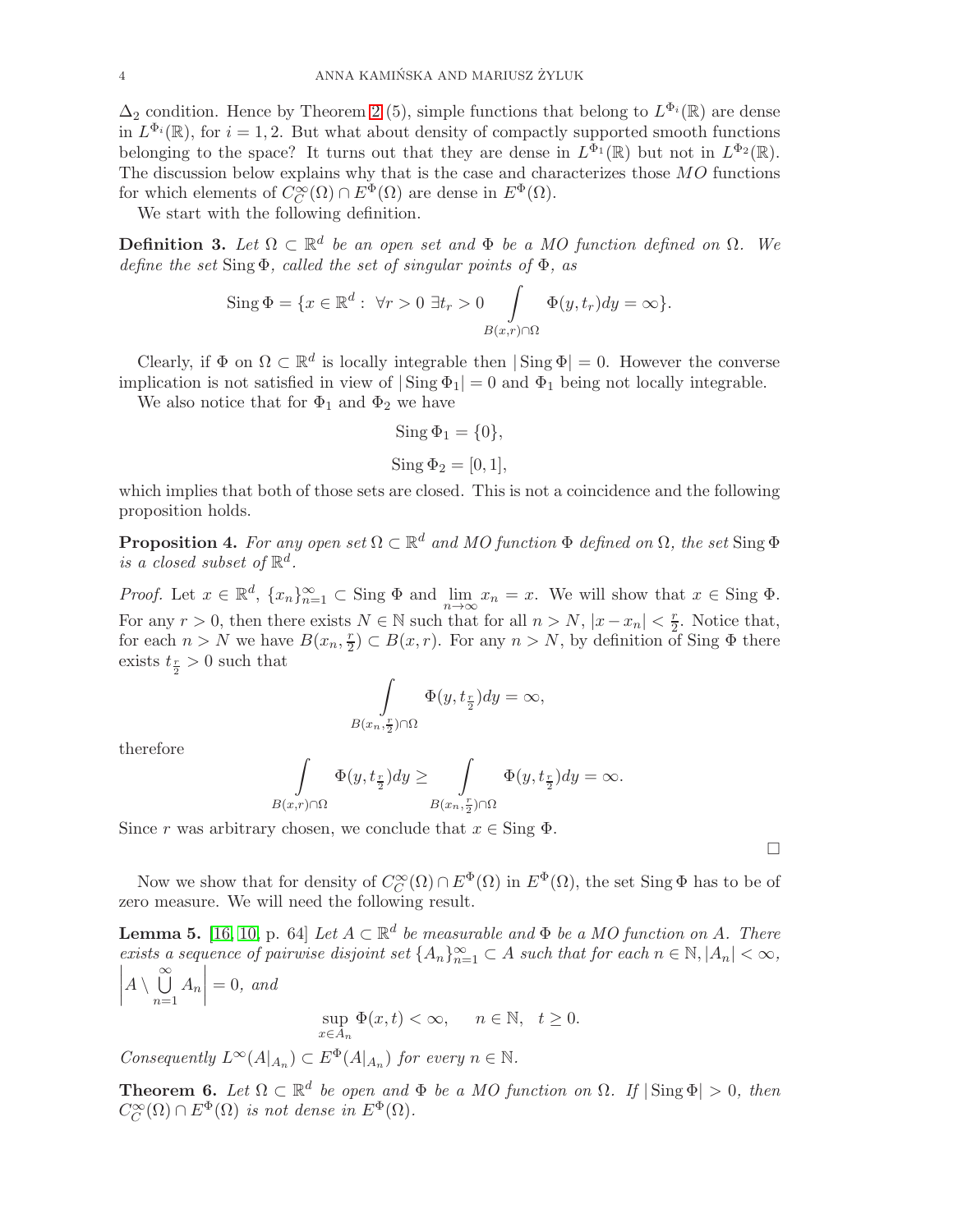*Proof.* We argue by contradiction. Assume that  $C_C^{\infty}(\Omega) \cap E^{\Phi}(\Omega)$  is dense in  $E^{\Phi}(\Omega)$  and  $|\text{Sing } \Phi| > 0$ . Let  $\{\Omega_n\}_{n=1}^{\infty}$  be a sequence of sets such that  $\Omega_n = A_n$ , where  $\{A_n\}_{n=1}^{\infty}$  is the sequence of sets from the conclusion of Lemma [5.](#page-3-0) Since  $\Omega \setminus \bigcup\limits^{\infty}$  $n=1$  $\Omega_n$  $= 0$ , there exists  $n_0$  such that  $|\operatorname{Sing} \Phi \cap \Omega_{n_0}| > 0$ . By inner regularity of the Lebesgue measure there exists a compact set  $K \subset \text{Sing } \Phi \cap \Omega_{n_0}$  such that  $0 < |K| < |\text{Sing } \Phi \cap \Omega_{n_0}|$ . For any  $t > 0$ ,

$$
\int\limits_K \Phi(x,t)dx \leq \int\limits_{\Omega_{n_0}} \Phi(x,t)dx < \infty,
$$

therefore  $\chi_K \in E^{\Phi}(\Omega)$ . By density of  $C_C^{\infty}(\Omega) \cap E^{\Phi}(\Omega)$  in  $E^{\Phi}(\Omega)$  there exists a sequence of functions  $f_n \in C_C^{\infty}(\Omega) \cap E^{\Phi}(\Omega)$  such that,

$$
\lim_{n \to \infty} \|\chi_K - f_n\|_{\Phi} = 0.
$$

Therefore, by Theorem [2](#page-1-0) (3),  $\{\chi_K - f_n\}_{n=1}^{\infty}$  converges to 0 in measure for any set  $A \subset$  $\Omega$  with  $|A| < \infty$ . It follows that there exists a subsequence  ${n_k}_{k=1}^{\infty} \subset \mathbb{N}$  such that  $\lim_{x\to\infty} \chi_K(x) - f_{n_k}(x) = 0$  for a.a.  $x \in \Omega$ . For convenience let us rewrite  $f_{n_k}$  as  $f_k$ . Since  $k\rightarrow\infty$  $|K| > 0$  there exists  $x_0 \in K$  such that  $\lim_{k \to \infty}$  $f_k(x_0) = 1$ . Take now  $k_0$  such that

$$
\frac{1}{2} < f_{k_0}(x_0) < \frac{3}{2}.
$$

By continuity of  $f_{k_0}$ , there exists a ball  $B(x_0, r)$ , such that for any  $y \in B(x_0, r)$ ,

$$
-\frac{1}{4} < f_{k_0}(y) - f_{k_0}(x_0) < \frac{1}{4}.
$$

Combining both of the above inequalities, we get that for any  $y \in B(x_0, r)$ ,

$$
\frac{1}{4} < |f_{k_0}(y)| < \frac{7}{4}
$$

,

therefore  $\frac{1}{4}\chi_{B(x_0,r)} < |f_{k_0}|$ , so  $\chi_{B(x_0,r)} \in E^{\Phi}(\Omega)$ . Hence, for each  $\lambda > 0$  we have

$$
\int_{B(x_0,r)} \Phi(y,\lambda) dy < \infty.
$$

On the other hand,  $x_0 \in K \subset \text{Sing }\Omega$ , and therefore there exists a  $t_r > 0$  such that

$$
\int\limits_{B(x_0,r)}\Phi(y,t_r)=\infty,
$$

and so  $\chi_{B(x_0,r)} \notin E^{\Phi}(\Omega)$ , a contradiction.

To prove that the condition  $|\operatorname{Sing} \Phi| = 0$  is sufficient for density of  $C_C^{\infty}(\Omega)$  functions in  $E^{\Phi}(\Omega)$  we need the following fact about compact sets.

<span id="page-4-0"></span>**Lemma 7.** Let K be a compact subset of  $\mathbb{R}^d$ . There exists a sequence of open, bounded sets  $\{U_n\}_{n=1}^{\infty}$  such that, for each  $n \in \mathbb{N}$ ,

(1)  $K \subset U_n$ , (2)  $|\overline{U_n}| = |U_n| < |K| + \frac{1}{n},$ (3)  $\overline{U_{n+1}} \subset U_n$ ,  $|U_{n+1}| < |U_n|$ .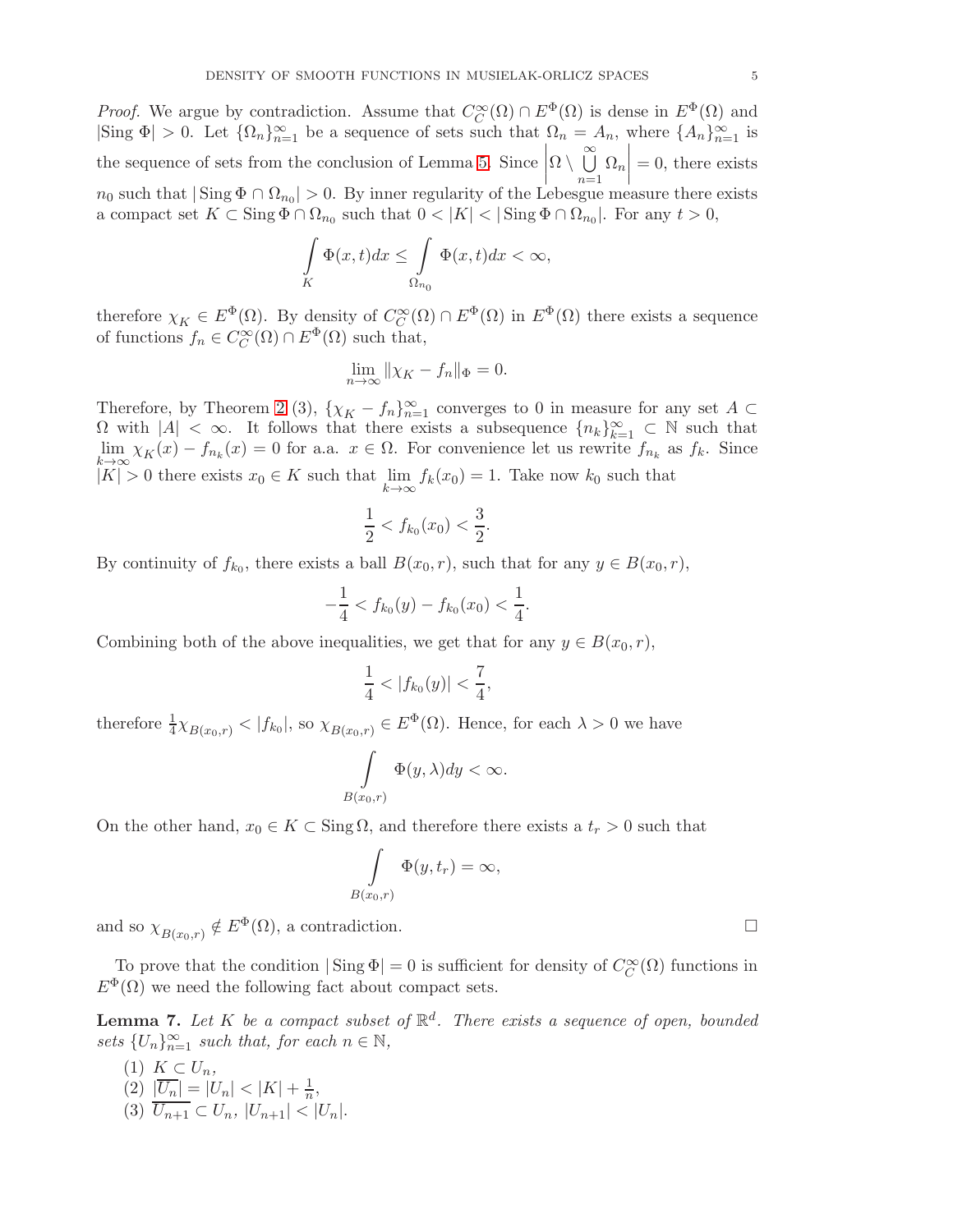*Proof.* Let  $K \subset \mathbb{R}^d$  be compact. We will construct the sequence  $\{U_n\}_{n=1}^{\infty}$  by induction.

Let  ${Q_{1,n}}_{n=1}^{\infty}$  be a sequence of open cubes such that S∞  $n=1$  $Q_{1,n}$  $<$  |K| + 1 and K  $\subset$ ∞<br>Ü  $\bigcup_{n=1}^{\infty} Q_{1,n}$ . By compactness of K, there exists  $M_1$  cubes,  $\{Q_{1,n}\}_{n=1}^{M_1}$ , such that  $K \subset$  $\bigcup^{M_1}$  $n=1$  $Q_{1,n}$ . Notice that  $\bigcup_{i=1}^{M_1} Q_{1,n}$  can be written as a finite union of disjoint cuboids  $\{R_j\}_{j=1}^{J_1}$  (a cuboid  $n=1$ is a finite intersection of open cubes),

$$
\bigcup_{n=1}^{M_1} Q_{1,n} = \bigcup_{j=1}^{J_1} R_j.
$$

Moreover for each  $1 \leq j \leq J_1$ ,  $|\overline{R_j}| = |R_j|$ . Therefore

$$
\left| \overline{\bigcup_{n=1}^{M_1} Q_{1,n}} \right| = \left| \overline{\bigcup_{j=1}^{J_1} R_j} \right| = \left| \bigcup_{j=1}^{J_1} \overline{R_j} \right| \le \sum_{j=1}^{J_1} \left| \overline{R_j} \right| = \sum_{j=1}^{J_1} \left| R_j \right| = \left| \bigcup_{j=1}^{J_1} R_j \right| = \left| \bigcup_{n=1}^{M_1} Q_{1,n} \right|
$$

,

so

$$
\left| \bigcup_{n=1}^{M_1} Q_{1,n} \right| = \left| \bigcup_{n=1}^{M_1} Q_{1,n} \right|.
$$

Defining  $U_1 =$  $\bigcup^{M_1}$  $\bigcup_{n=1} Q_{1,n}$  we have  $K \subset U_1$ ,  $|U_1| = |U_1|$  and  $|U_1| < |K| + 1$ .

Assume that the set  $U_n$  is constructed. Now we will construct the set  $U_{n+1}$ . First notice that  $\overline{U_n}$  is compact, therefore the boundary of  $U_n$ , bd $(U_n)$  is also compact.

Let  $f(x) = \text{dist}(x, \text{bd}(U_n))$  be the distance of x from  $\text{bd}(U_n)$ . The function f is continuous on  $\mathbb{R}^d$  and for any  $x \in K$ ,  $f(x) > 0$ . By compactness of K, there exists  $x_0 \in K$  such that min  $\min_{x \in K} f(x) = f(x_0) = \alpha > 0$ , so for any  $x \in K$ ,

$$
dist(x, bd(U_n)) \ge \alpha.
$$

Let us introduce the following family of open cubes,

$$
\mathcal{Q}_{\alpha}(K) = \left\{ Q(x, l) : x \in K, l \le \frac{\alpha}{\sqrt{d}} \right\}.
$$

Notice that, if  $Q \in \mathcal{Q}_{\alpha}(K)$ , then  $Q \subset U_n$ . Indeed, let  $Q = Q(x, l)$  for some  $(x_1, \ldots, x_d)$  $x \in K$  and  $l \leq \frac{\alpha}{\sqrt{d}}$ . If  $(y_1, \ldots, y_d) = y \in \overline{Q}$ , then for any  $i = 1, \ldots, d$  we have

$$
|x_i - y_i| \le \frac{l}{2},
$$

and so

$$
|x-y|\leq \frac{l\sqrt{d}}{2}\leq \frac{\alpha}{2}.
$$

For any  $z \in \mathbb{R}^d \setminus U_n$  we have

$$
|z - x| \ge \text{dist}(x, \text{bd}(U_n)) \ge \alpha,
$$

and thus

$$
|z - y| \ge ||z - x| - |x - y|| \ge |z - x| - |x - y| \ge \alpha - \frac{\alpha}{2} = \frac{\alpha}{2}.
$$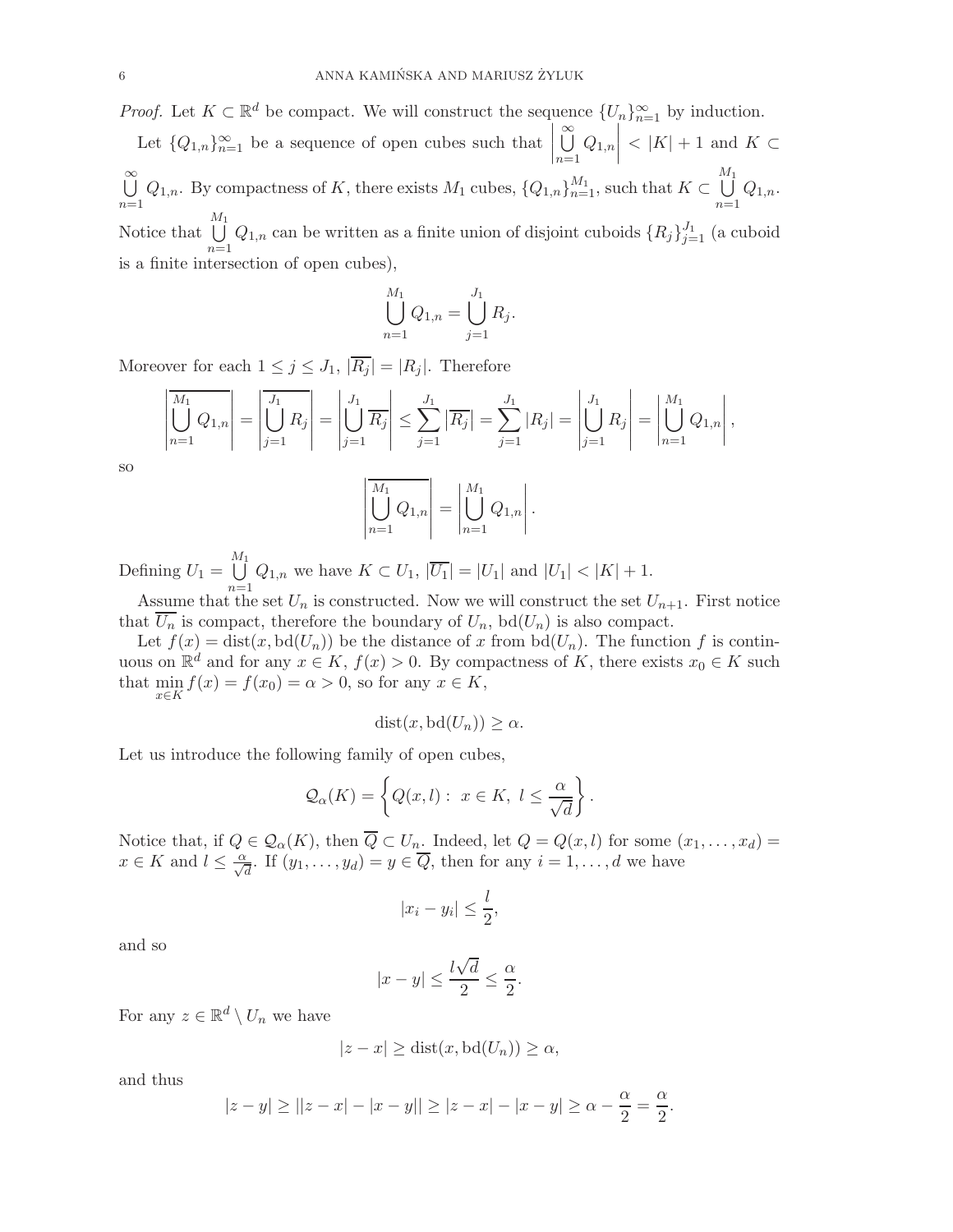Therefore  $\underline{y} \notin \mathbb{R}^d \setminus U_n$  and so  $y \in U_n$ , i.e.  $\overline{Q} \subset U_n$ . Since  $\overline{Q}$  is closed and  $U_n$  is open we have that  $\overline{Q} \cap \text{bd}(U_n) = \emptyset$ . For each  $x \in K$  denote

$$
\mathcal{Q}_{\alpha}(x) = \left\{ Q(x, l) : l \leq \frac{\alpha}{\sqrt{d}} \right\}.
$$

Clearly  $\mathcal{Q}_{\alpha}(x) \subset \mathcal{Q}_{\alpha}(K)$  and  $\mathcal{Q}_{\alpha}(x)$  forms a topological basis for neighborhoods of x in the Euclidean topology of  $\mathbb{R}^d$ . Take now any open set U, such that  $K \subset U$ . For each  $x \in K$ , there exists  $l_x > 0$  with  $Q(x, l_x) \in \mathcal{Q}_\alpha(x)$ , such that  $Q(x, l_x) \subset U$ .

Let U be an open set, such that  $K \subset U$  and  $|U| < |K| + \frac{1}{n+1}$ . Then there exists a family  $\{Q(x, l_x)\}_{x \in K} \subset \mathcal{Q}_{\alpha}(K)$  such that  $\bigcup_{x \in K}$  $Q(x, l_x) \subset U$ . By compactness of K, there

exists  $M_{n+1} \in \mathbb{N}$  and a finite subfamily  $\{Q(x_m, l_{x_m})\}_{m=1}^{M_{n+1}}$  such that  $K \subset$  $\bigcup^{M_{n+1}}$  $\bigcup_{m=1} Q(x_m, l_{x_m}).$ Setting  $Q_{m,n+1} := Q(x_m, l_{x_m}), K \subset$  $\bigcup^{M_{n+1}}$  $m=1$  $Q_{m,n+1}$  and  $\begin{array}{c} \begin{array}{c} \begin{array}{c} \begin{array}{c} \end{array}\\ \end{array} \end{array} \end{array}$  $\bigcup^{M_{n+1}}$  $m=1$  $Q_{m,n+1}$  $\begin{array}{c} \begin{array}{c} \begin{array}{c} \begin{array}{c} \end{array}\\ \end{array} \end{array} \end{array}$  $<$   $|U|$   $<$   $|K|$  +  $\frac{1}{n+1}$ . Since  $Q_{m,n+1} \in \mathcal{Q}_{\alpha}(K)$ , we have

$$
\overline{Q_{m,n+1}} \cap \mathrm{bd}(U_n) = \emptyset.
$$

Define  $U_{n+1} =$  $\bigcup^{M_{n+1}}$  $m=1$  $Q_{m,n+1}$ . Arguing as in case  $n = 1$ , we get that

 $\overline{\phantom{a}}$ 

$$
\left|\overline{U_{n+1}}\right| = \left|U_{n+1}\right|.
$$

For every  $m = 1, \ldots, M_{n+1}$ , we have  $Q_{m,n+1} \subset U_n$ . Therefore

$$
\overline{U_{n+1}} = \bigcup_{m=1}^{M_{n+1}} \overline{Q_{m,n+1}} \subset U_n.
$$

Recall that for any open set  $U \subset \mathbb{R}^d$  with  $|U| < \infty$  and any compact set  $F \subset U$  we have that  $|F| < |U|$ . Hence,

$$
\left|\overline{U_{n+1}}\right| < \left|U_n\right|.
$$

By induction, we have constructed a sequence of open, bounded sets  $\{U_n\}_{n=1}^{\infty}$  with desired properties.  $\Box$ 

We will need further the following classical result.

<span id="page-6-0"></span>**Theorem 8.** [\[6,](#page-9-11) Theorem 2.6.1] Let  $\Omega \subset \mathbb{R}^d$  be open. For every open  $U \subset \Omega$  and compact  $K \subset U$  there exists  $f \in C_C^{\infty}(\Omega)$ ,  $f : \Omega \to [0,1]$  such that  $f|_K \equiv 1$  and supp  $f \subset U$ .

Now we can prove that if  $|\text{Sing }\Phi|=0$  and for some compact set K the function  $\chi_K \in L^{\Phi}(\Omega)$  then  $\chi_K$  can be approximated by elements of  $C_C^{\infty}(\Omega)$ .

<span id="page-6-1"></span>**Theorem 9.** Let  $\Phi$  be a MO function defined on an open  $\Omega \subset \mathbb{R}^d$ . If  $|\operatorname{Sing} \Phi| = 0$ , then for any compact  $K \subset \Omega$  such that  $\chi_K \in E^{\Phi}(\Omega)$ , there exists a sequence  $\{f_n\}_{n=1}^{\infty} \subset C_C^{\infty}(\Omega)$ , such that  $\lim_{n\to\infty} ||f_n - \chi_K||_{\Phi} = 0.$ 

*Proof.* Let  $K \subset \Omega$  be a compact set such that  $\chi_K \in E^{\Phi}(\Omega)$ . Then there exists an open and bounded set U such that  $K \subset U$ . Define

$$
(\mathrm{Sing}\,\Phi)_U=\overline{\mathrm{Sing}\,\Phi\cap U}.
$$

By Proposition [4,](#page-3-1)  $Sing \Phi$  is closed. Hence,

$$
(\operatorname{Sing} \Phi)_U = \operatorname{Sing} \Phi \cap U = \operatorname{Sing} \Phi \cap U,
$$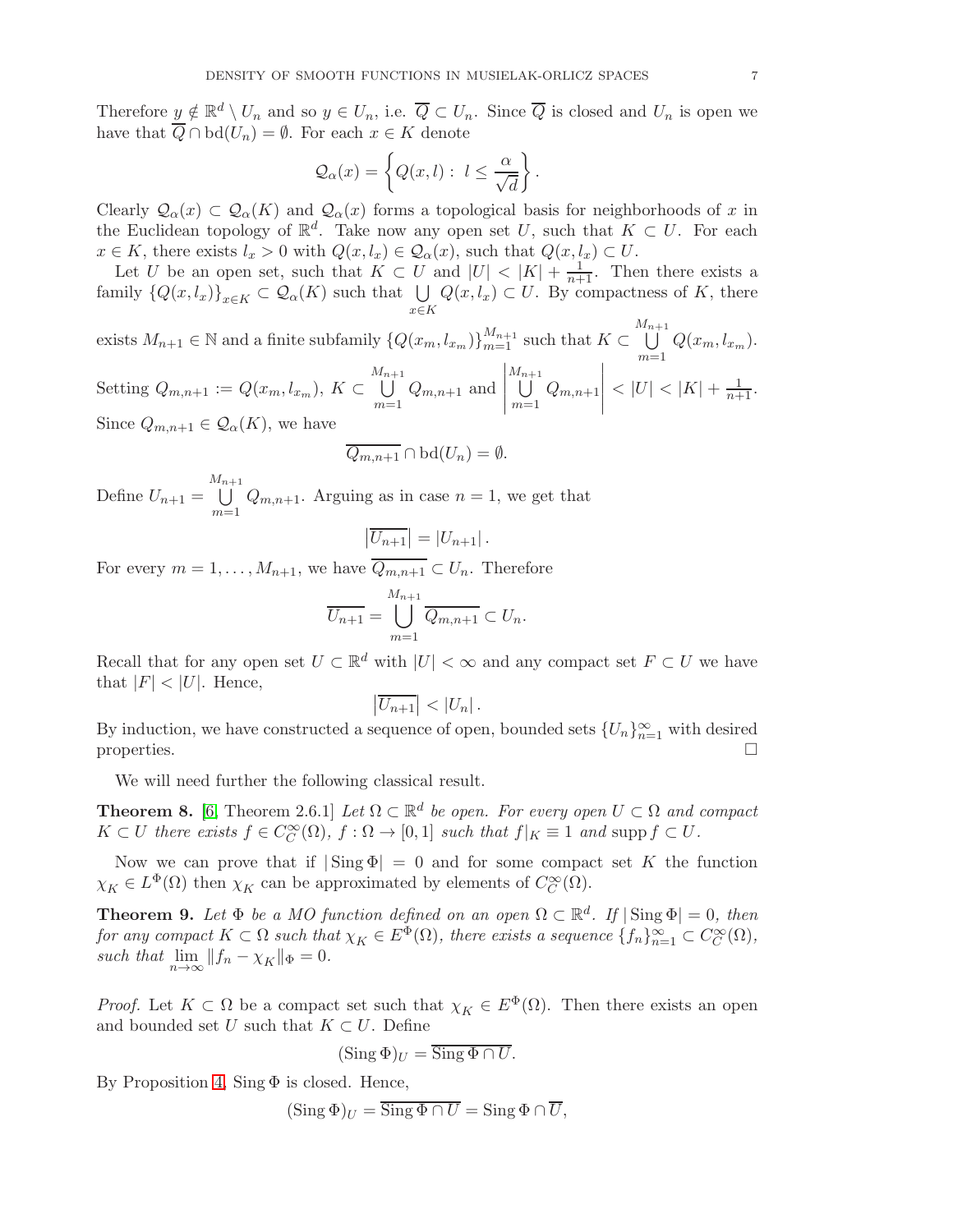and  $(\text{Sing }\Phi)_U$  is compact. By Lemma [7,](#page-4-0) there exists a sequence of open sets  $\{U_n\}_{n=1}^{\infty}$ , such that for every  $n \in \mathbb{N}$ ,

(1)  $(\underline{\text{Sing}}\,\Phi)_U \subset U_n,$ (2)  $|\overline{U_n}| = |U_n| < \frac{1}{n}$ , (3)  $U_{n+1} \subset U_n$  and  $|U_{n+1}| < |U_n|$ .

Take any  $n \in \mathbb{N}$  and define  $K_n = K \setminus U_n$ . Clearly  $K_n$  is compact and  $K = (K \cap U_n) \cup K_n$ . Setting  $V_n = U \setminus \overline{U_{n+1}}$  we have that  $K_n \subset V_n$  and  $V_n$  is open.

First we will show that  $\chi_{V_n} \in E^{\Phi}(\Omega)$ . Notice that

$$
V_n \subset \overline{U} \setminus U_{n+2} \subset \overline{U} \setminus (\overline{U} \cap \operatorname{Sing} \Phi) \subset \overline{U} \setminus \operatorname{Sing} \Phi.
$$

Hence,  $V_n \cap \text{Sing } \Phi \subset (\overline{U} \setminus U_{n+2}) \cap \text{Sing } \Phi = \emptyset$ . By definition of  $\text{Sing } \Phi$ , for each  $x \in \overline{U} \setminus U_{n+2}$ there exists  $r_x > 0$  such that for all  $\lambda > 0$ ,

$$
\int_{B(x,r_x)\cap\Omega} \Phi(y,\lambda) dy < \infty.
$$

On the other hand, since  $V_n \subset \overline{U} \setminus U_{n+2}$  and  $\overline{U} \setminus U_{n+2}$  is closed, so  $\overline{V_n} \subset \overline{U} \setminus U_{n+2}$ . Hence, for every  $x \in \overline{V_n}$  here exists  $r_x > 0$  such that for all  $\lambda > 0$ ,

$$
\int\limits_{B(x,r_x)\cap\Omega} \Phi(y,\lambda) dy < \infty.
$$

The family  ${B(x,r_x)}_{x \in \overline{V_n}}$  is an open cover of  $V_n$ , so by compactness of  $V_n$  there exists a finite subcover  $\{B(x_i, r_{x_i})\}_{i=1}^k$  of  $\overline{V_n}$ . Then for any  $\lambda > 0$ ,

$$
\int_{\Omega} \Phi(x, \lambda \chi_{V_n}(x)) dx \leq \frac{1}{k} \sum_{i=1}^k \int_{B(x_i, r_{x_i}) \cap \Omega} \Phi(y, \lambda k) dy < \infty,
$$

and therefore  $\chi_{V_n} \in E^{\Phi}(\Omega)$ . Since  $\chi_{K_n} \leq \chi_{V_n}$ , we have  $\chi_{K_n} \in E^{\Phi}(\Omega)$ . Recall that  $K_n = K \setminus U_n$  and  $|U_n| < \frac{1}{n}$ , hence  $\lim_{n \to \infty} \chi_K - \chi_{K_n} = 0$  in measure. We can find a subsequence  ${n_k}_{k=1}^{\infty} \subset \mathbb{N}$ , such that  $\lim_{k \to \infty} \chi_{K_{n_k}} = \chi_K$  a.e.. Without loss of generality, assume that  $\{\chi_{K_{n_k}}\}_{k=1}^{\infty} = \{\chi_{K_n}\}_{n=1}^{\infty}$ . For any  $\lambda > 0$  we have  $I_{\Phi}(\lambda \chi_K) < \infty$  and

<span id="page-7-0"></span>
$$
\Phi(x, \lambda(\chi_K(x) - \chi_{K_n}(x)) \leq \Phi(x, \lambda_K(x))
$$
 for a.e.  $x \in \mathbb{R}^d$ .

Hence by the Lebesgue Dominated Convergence Theorem,  $\lim_{n \to \infty} I_{\Phi}(\lambda(\chi_K - \chi_{K_n})) = 0$  so in view of Theorem [2](#page-1-0) (1),

(1) 
$$
\lim_{n \to \infty} \|\chi_K - \chi_{K_n}\|_{\Phi} = 0.
$$

For a fixed  $n \in \mathbb{N}$ , by Lemma [7,](#page-4-0) there exists a sequence of open sets  $\{W'_m\}_{m=1}^{\infty}$  such that for every  $m \in \mathbb{N}$ ,

$$
(1')\ \ K_n \subset W'_m,
$$
  
\n
$$
(2')\ \frac{|W'_m|}{|W'_m|} = |W'_m| < |K_n| + \frac{1}{m},
$$
  
\n
$$
(3')\ \frac{|W'_m|}{|W'_m|} \subset W'_m.
$$

Define now  $W_m = W'_m \cap V_n$ . For each  $m \in \mathbb{N}$  we have  $K_n \subset W_m$  and  $W_m$  is open. Hence in view of Theorem [8](#page-6-0) there exists a function  $f_{m,n}$ , such that  $f_{m,n} \in C_C^{\infty}(\Omega)$ ,  $f_{m,n} : \Omega^d \to$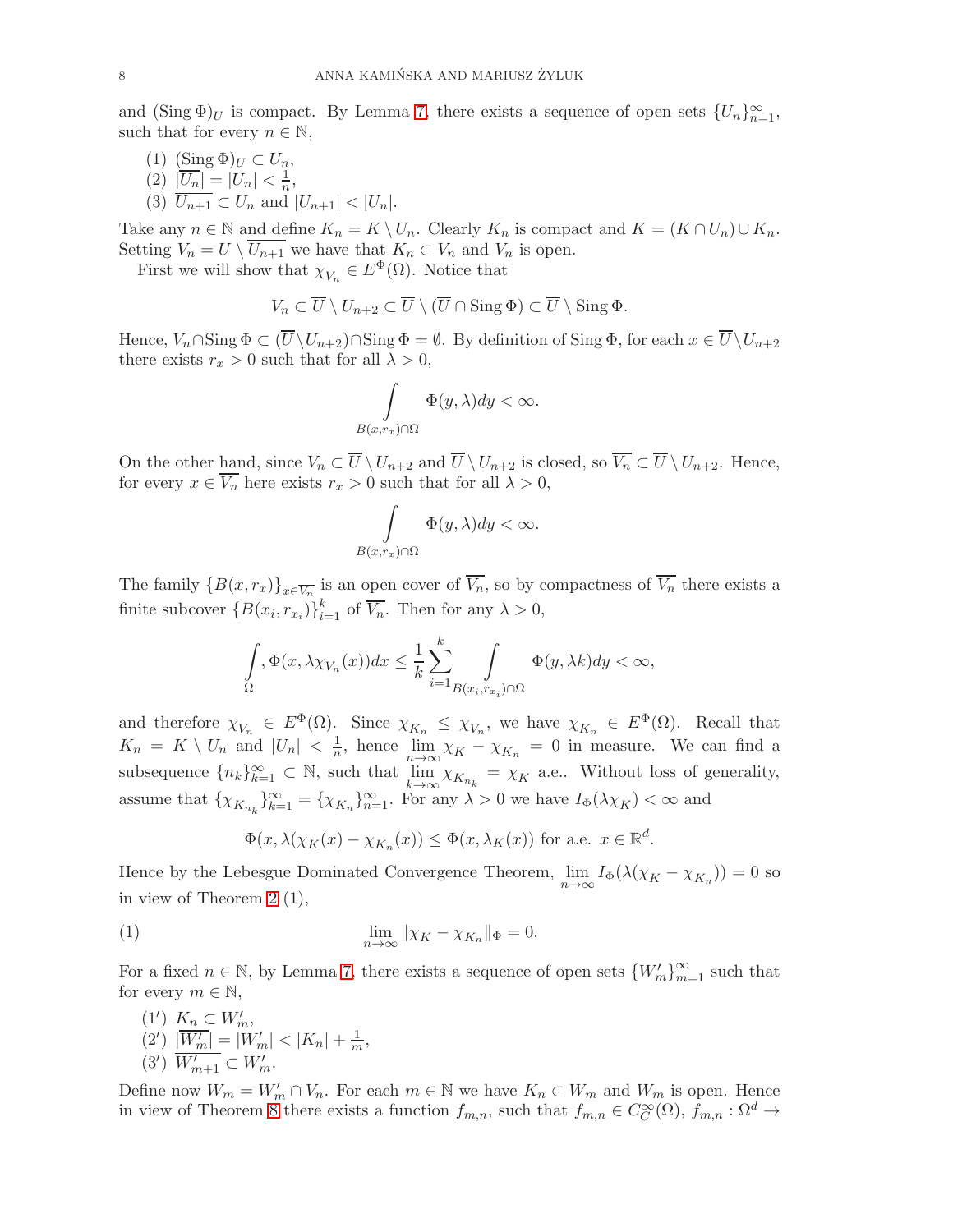[0, 1] and  $f_{m,n}|_{K_n} \equiv 1$  and supp  $f_{m,n} \subset W_m$ . Notice that  $f_{m,n} \leq \chi_{W_m}$  a.e., and hence  $\chi_{W_m} - f_{m,n} \leq \chi_{W_m \setminus K_n}$  a.e. For a fixed  $\lambda > 0$  and any  $m \in \mathbb{N}$  by (2') we have

$$
|\{x : \chi_{W_m}(x) - f_{m,n}(x) > \lambda\}| \le |\{x : \chi_{W_m \setminus K_n}(x) > \lambda\}|
$$
  
\n
$$
\le |W_m \setminus K_n| = |W_m| - |K_n|
$$
  
\n
$$
\le |W'_m| - |K_n| < \frac{1}{m}.
$$

Therefore  $\lim_{m\to\infty} f_{m,n} = \chi_{K_n}$  in measure for every  $n \in \mathbb{N}$ . We can find a subsequence  ${m_k}_{k=1}^{\infty} \subset \mathbb{N}$ , such that  $\lim_{k\to\infty} f_{m_k,n} = \chi_{K_n}$  a.e. Without loss of generality, assume that  ${f_{m_k,n}}_{k=1}^{\infty} = {f_{m,n}}_{m=1}^{\infty}$ . Since  $f_{m,n} \leq \chi_{W_m} \leq \chi_{V_n}$  a.e. and  $\chi_{V_n} \in E^{\Phi}(\Omega)$ , so  $f_{m,n} \in$  $E^{\Phi}(\Omega)$ . For any  $\lambda > 0$  we have  $I_{\Phi}(\lambda \chi_{V_n}) < \infty$  and

$$
\Phi(x, \lambda(f_{m,n}(x) - \chi_{K_n}(x))) \leq \Phi(x, \lambda \chi_{V_n}(x))
$$
 for a.e.  $x \in \mathbb{R}^d$ .

By the Lebesgue Dominated Convergence Theorem  $\lim_{m \to \infty} I_{\Phi}(\lambda(f_{m,n} - \chi_{K_n})) = 0$ , so, for every  $n \in \mathbb{N}$ 

<span id="page-8-0"></span>
$$
\lim_{m \to \infty} \|f_{m,n} - \chi_{K_n}\|_{\Phi} = 0.
$$

Now, for every  $n \in \mathbb{N}$  define  $f_n = f_{m_n,n}$ , where  $m_n$  is the smallest integer such that

(2) 
$$
||f_{m_n,n} - \chi_{K_n}||_{\Phi} < \frac{1}{n}.
$$

Finally, by  $(1)$  and  $(2)$ ,

$$
\lim_{n \to \infty} ||f_n - \chi_K||_{\Phi} \le \lim_{n \to \infty} ||f_n - \chi_{K_n}||_{\Phi} + \lim_{n \to \infty} ||\chi_{K_n} - \chi_K||_{\Phi} = 0.
$$

Finally we can show that if  $|\operatorname{Sing} \Phi| = 0$ , then functions from  $C_C^{\infty}(\Omega) \cap E^{\Phi}(\Omega)$  are dense in  $E^{\Phi}(\Omega)$ .

<span id="page-8-1"></span>**Theorem 10.** Let  $\Omega \subset \mathbb{R}^d$  be open and  $\Phi$  be a MO function defined on  $\Omega$ . If  $|\operatorname{Sing} \Phi| = 0$ , then  $C_C^{\infty}(\Omega) \cap E^{\Phi}(\Omega)$  is dense in  $E^{\Phi}(\Omega)$ . In other words  $\overline{C_C^{\infty}(\Omega) \cap E^{\Phi}(\Omega)} = E^{\Phi}(\Omega)$ .

*Proof.* By Theorem [2](#page-1-0) (5),  $E^{\Phi}(\Omega) \cap S(\Omega)$  is dense in  $E^{\Phi}(\Omega)$ . Every simple function is a finite linear combination of characteristic functions of measurable sets with finite measure. Hence, by linearity and in the view of Theorem [9](#page-6-1) it suffices to show that any characteristic function  $\chi_A$  of a set of finite measure A such that  $\chi_A \in E^{\Phi}(\Omega)$  can be approximated by a characteristic function of a compact set.

For any such A, by inner regularity of the Lebesgue measure there exists a sequence of compact sets  $K_n \subset A$ , such that  $|A \setminus K_n| < \frac{1}{n}$  for every  $n \in \mathbb{N}$ . For  $\lambda > 0$  we have

$$
I_{\Phi}(\lambda(\chi_A - \chi_{K_n})) = I_{\Phi}(\lambda(\chi_{A \setminus K_n})).
$$

Clearly  $\Phi(x, \lambda \chi_{A \setminus K_n}(x)) \leq \Phi(x, \lambda \chi_A(x))$  for a.e.  $x \in \Omega$ . Since  $I_{\Phi}(\lambda \chi_A) < \infty$ , so by the Lebesgue Dominated Theorem, we deduce that

$$
\lim_{n \to \infty} I_{\Phi}(\lambda(\chi_A - \chi_{K_n})) = 0,
$$

and so  $\lim_{n \to \infty} ||\chi_K - \chi_{K_n}||_{\Phi} = 0.$ 

Since  $E^{\Phi}(\Omega) = L^{\Phi}(\Omega)$  if and only if  $\Phi$  satisfies  $\Delta_2$  (Theorem [2](#page-1-0) (4)), the next result is an immediate consequence of Theorems [10](#page-8-1) and [6.](#page-3-2)

<span id="page-8-2"></span>Corollary 11. Let  $\Omega \subset \mathbb{R}^d$  be open and  $\Phi$  be a MO function defined on  $\Omega$  satisfying  $\Delta_2$ condition. Then  $C_C^{\infty}(\Omega) \cap L^{\Phi}(\Omega)$  is dense in  $L^{\Phi}(\Omega)$  if and only if  $|\operatorname{Sing} \Phi| = 0$ .

 $\Box$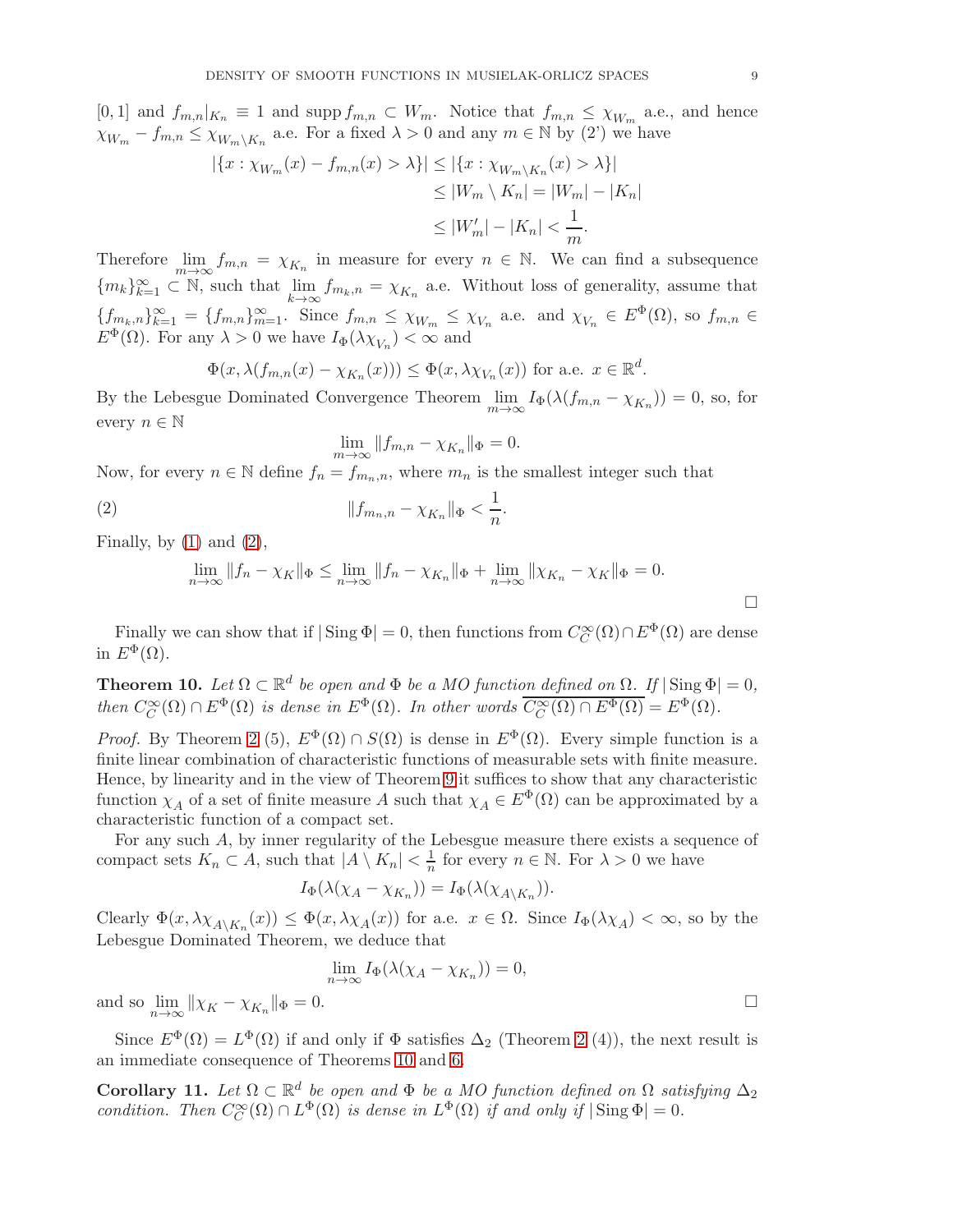As a corollary we obtain extensions of Theorem 1 in [\[15\]](#page-10-0) and Theorem 3.7.14 in [\[7\]](#page-9-2). In the first theorem the authors assume local integrability of  $\Phi$ , while in the second one they assume the so called (A0) condition, which also implies that  $\Phi$  is locally integrable. In both cases  $|\text{Sing }\Phi|=0.$ 

An important class of MO functions is a class of *double phase functionals* consisting of  $\Phi : \Omega \times \mathbb{R}_+ \to \mathbb{R}_+$  such that

(3) 
$$
\Phi(x,t) = t^{p(x)} + a(x)t^{r(x)},
$$

where a, p, r are measurable functions on  $\Omega$ ,  $a(x) \geq 0$  a.e. and  $1 \leq p(x) \leq r(x) < \infty$  a.e.. Denote by  $p^+$  and  $p^-$ ,

<span id="page-9-12"></span>
$$
p^+ = \operatorname*{ess\,sup}_{x \in \Omega} p(x)
$$
 and  $p^- = \operatorname*{ess\,inf}_{x \in \Omega} p(x)$ ,

and  $r^+$  and  $r^-$  analogously as above.

**Corollary 12.** Let  $L^{\Phi}(\Omega)$  be the MO space over an open set  $\Omega \subset \mathbb{R}^d$ , generated by double phase functional [\(3\)](#page-9-12) with the assumption that the function  $a(x)$  is essentially bounded on Ω.

If (i)  $r^+ < \infty$ , or (ii)  $p(x) < r(x)$  for a.a.  $x \in \Omega_1$ , where  $\Omega_1 = \text{supp } a$ , and  $p^+ < \infty$ and  $r^+|_{\Omega_1} = \operatorname{ess\,sup}_{x \in \Omega_1} r(x) < \infty$ , then  $C_C^{\infty}(\Omega)$  is dense in  $L^{\Phi}(\Omega)$ .

*Proof.* Clearly  $C_C^{\infty}(\Omega) \subset L^{\Phi}(\Omega)$ . By Theorem 1.8 in [\[13\]](#page-10-1), if (i) or (ii) are satisfied then  $\Phi$ satisfies  $\Delta_2$  condition. Moreover in view of the assumptions on  $a, p, r$ ,  $|\text{Sing } \Phi| = 0$ . We finish by applying Corollary 11 finish by applying Corollary [11.](#page-8-2)

Finally recall that a given measurable function  $1 \leq p(x) < \infty$  a.e. in  $\Omega$ , and

$$
\Phi(x,t) = \frac{t^{p(x)}}{p(x)}, \quad a.a. \ x \in \Omega, \ t \ge 0,
$$

the space  $L^{p(\cdot)}(\Omega) = L^{\Phi}(\Omega)$  is called the variable exponent Lebesgue space [\[3,](#page-9-0) [4,](#page-9-1) [7,](#page-9-2) [8,](#page-9-3) [16\]](#page-10-3). The final well known result is also a consequence of Corollary [11.](#page-8-2)

**Corollary 13.** [\[4\]](#page-9-1) Let  $L^{p(\cdot)}(\Omega)$  be the variable exponent Lebesgue space over open set  $\Omega \subset \mathbb{R}^d$ . If  $p^+ < \infty$  then  $|\operatorname{Sing} \Phi| = 0$ . Consequently,  $C_C^{\infty}(\Omega)$  is dense in  $L^{p(\cdot)}(\Omega)$ .

## **REFERENCES**

- <span id="page-9-8"></span><span id="page-9-4"></span>[1] R. Adams and J. Fournier Sobolev Spaces, Second Edition, Elsevier, 2003.
- <span id="page-9-0"></span>[2] S. Chen, Geometry of Orlicz Spaces, Dissertationes Mathematicae 356, Warszawa, 1996.
- <span id="page-9-1"></span>[3] D. V. Cruz-Uribe and A. Fiorenza, Variable Lebesgue Spaces, Birkäuser, 2013.
- [4] L. Diening, P. Harjulehto, P. Hästö and M. Ruzicka, Lebesgue and Sobolev Spaces with Variable Exponents, Lecture Notes in Mathematics, Springer, 2017.
- <span id="page-9-11"></span><span id="page-9-9"></span>[5] J. P. Gossez, Some approximation properties in Orlicz-Sobolev spaces, Studia Math. 74(1) (1982), 17–24.
- <span id="page-9-2"></span>[6] L. C. Grove, Classical groups and geometric algebra, AMS, 2003.
- [7] P. Harjulehto, P. Hästö and R. Klén, Generalized Orlicz spaces and related PDE, Nonlinear Analysis: Theory, Methods & Applications, 143 (2016), 155–173.
- <span id="page-9-3"></span>[8] P. Harjulehto and P. Hästö, Orlicz Spaces and Generalized Orlicz Spaces Lecture Notes in Math., vol. 2236, Springer-Verlag, (2019).
- <span id="page-9-5"></span>[9] H. Hudzik, The problem of separability, duality, reflexivity and comparison for generalized Orlicz-Sobolev space  $W^{k,M}(\Omega)$ , Comment. Math. Parce Mat. 21 (1979), 315–324.
- <span id="page-9-10"></span>[10] A. Kaminska, Some convexity properties of Musielak-Orlicz spaces of Bochner type, Supplemento ai Rendiconti del Circolo Matem`atico di Palermo. Serie II 5 (1984), 63–73.
- <span id="page-9-6"></span>[11] A. Kamińska, *Indices, convexity and concavity in Musielak-Orlicz spaces*, Functiones Math. **26** (1998), 67–84. Special volume on the 70th birthday of J.Musielak.
- <span id="page-9-7"></span>[12] A. Kaminska and D. Kubiak, The Daugavet property in the Musielak-Orlicz spaces, J. Math. Analysis 427 (2015), 873–898.